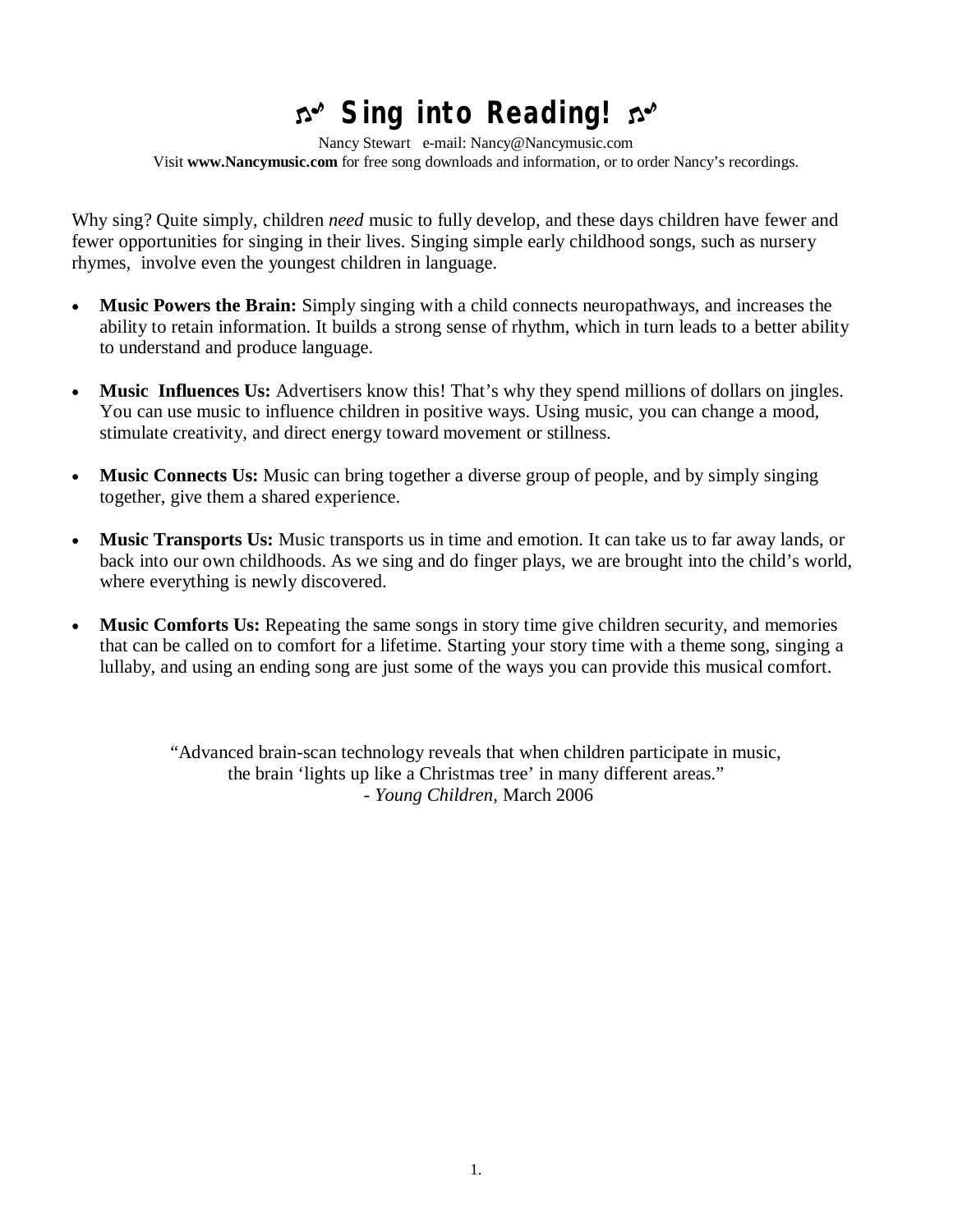# **Sing into Reading!**

# What Are The Six Early Reading Skills?

- Vocabulary- Knowing the names of things
- Print motivation- Being interested in and enjoying books
- Print awareness- Noticing print, how to handle a book, how to follow words on a page
- Letter knowledge- Knowing letters are different from each other, knowing their names and sounds
- Narrative Skills-Being able to describe things and events and tell stories
- Phonological awareness- Being able to hear and play with the smaller sounds in words

# How Does Singing Help Teach Children These Skills?

- Our brains are uniquely wired to respond to music, from *before* the time we are born.
- Because singing is interactive, it involves even the youngest children in language.
- Children learn language through repetition, and as songs are repeated the rhythm of the words is internalized.
- Singing brings a natural awareness of words, as each syllable or sound in a word gets a different note.
- Nursery rhymes and finger plays present a wide vocabulary, and teach sentence structure, story concepts and comprehension.
- The only things we remember word-for-word from our childhoods, are childhood songs and some rhymes!
- Children learn oral language before written language, and the more experience they have with oral language, the better prepared they will be for interpreting written words.
- Active participation in music (singing) increases retention, builds memory, and actually helps grow the brain in young children!
- Because children naturally love to sing, there is no "teaching," just doing!

# How Can I Help Children Build Early Literacy Skills Though Singing?

This is the fun part! You are probably already involved in activities that will lay the foundation for early literacy. So just sing and have fun!

- Sing throughout your day. Research shows that the more music a child experiences, the greater the benefits.
- Play "complex" music in the classroom. Examples of complex music are classical music or singing rounds. There are some wonderful classical recordings available just for young children.
- Make up songs, or sing familiar songs like "The Wheels on the Bus" using children's names.
- Make up songs about the foods as you prepare them. Emphasize and exaggerate the letter sounds.
- Collect or make rhythm instruments, and use them to reinforce syllables and keep a steady beat as you sing. The same can be done with clapping.
- Use "books that sing" often as a daily part of your circle time (suggested titles on resource page). Ask your children's librarian to help you find them in the picture book section.
- Sing traditional folk songs with your children, as they bring with them a knowledge of our culture and language. Expand on them. For example, if you sing a song from another land, get out a map or globe and show children where the song comes from. Ask questions, and use the opportunity to build those narrative skills!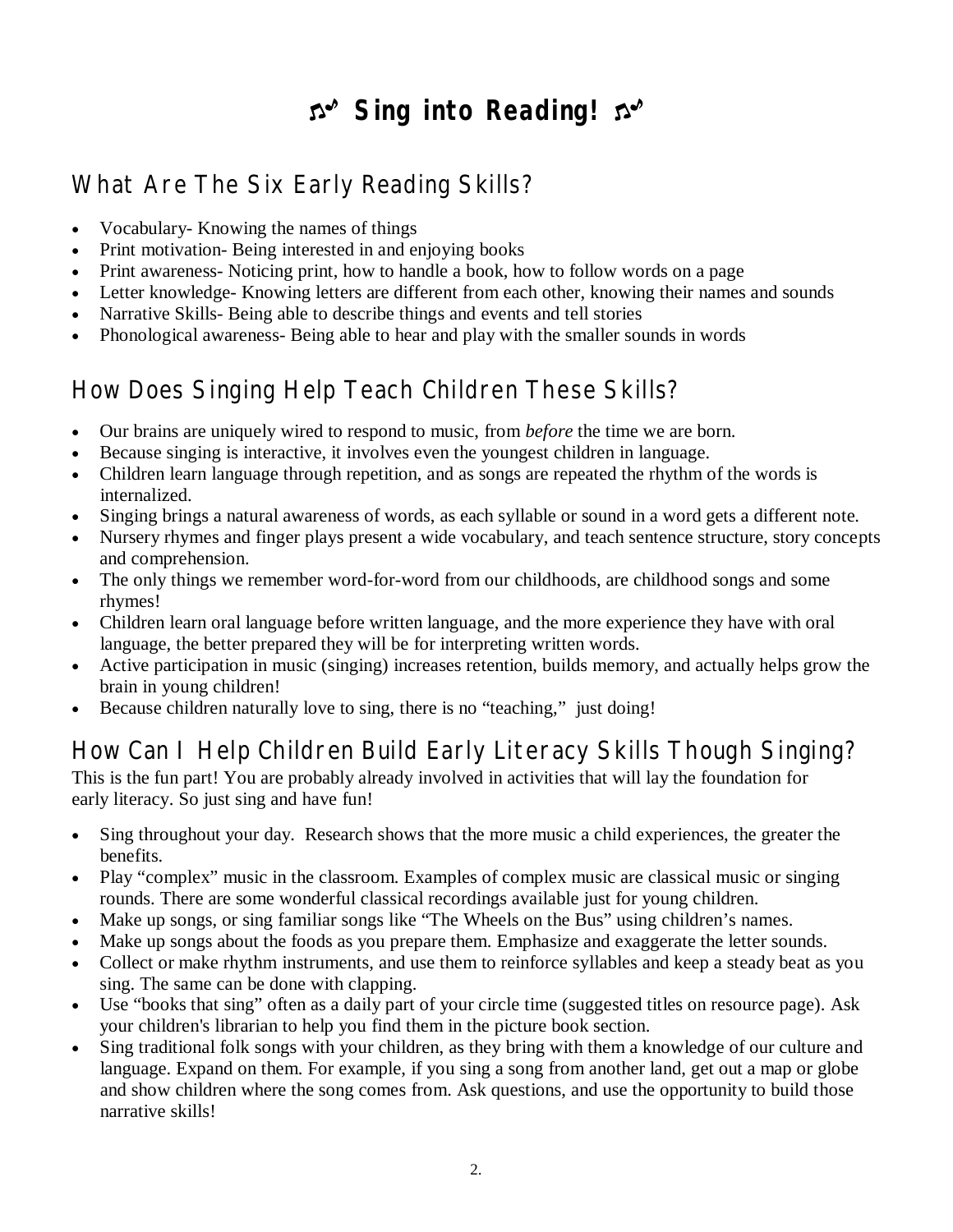# ית The Music and Early Literacy Connection מית

# Language Acquisition to Early Literacy

# Role of Music

| Babies develop sense of hearing while still in the<br>womb                                                                                      | Babies hear and respond to music, which is<br>their first language                                                                                                                                                                     |
|-------------------------------------------------------------------------------------------------------------------------------------------------|----------------------------------------------------------------------------------------------------------------------------------------------------------------------------------------------------------------------------------------|
| Babies are drawn to oral language through<br>rhythm, repetition, and rhyme.                                                                     | Songs have rhythm, repetition, and rhyme<br>built in.                                                                                                                                                                                  |
| Babies and young children retain language based<br>on repetition. Finger plays teach vocabulary                                                 | Songs have repetition built in<br>Finger plays sung invite children to join in,<br>vocabulary is better retained.                                                                                                                      |
| Young children begin to learn that words are<br>made up of smaller sounds                                                                       | Melodies divide words into smaller parts, and<br>present language in patterns that make sense<br>to the brain example: Alphabet makes no sense<br>until presented in a song where the letters are<br>learned and retained in a pattern |
| Young Children notice print, understand it links to<br>words they hear; follow print to learned nursery<br>rhymes and songs to connect the two. | Children already know melodies to nursery<br>rhymes, and can participate in "reading"<br>*example: children are more likely to sing<br>Twinkle, Twinkle, Little Star, than say the<br>words if simply read from a book                 |
| Children learn sounds of letters and phonemes in<br>preparation for learning to read                                                            | Songs naturally divide words into syllables and<br>sounds, so they are internalized. The built in<br>repetition and rhyme increase understanding<br>and retention.                                                                     |

copyright 2008 Nancy Stewart www.Nancymusic.com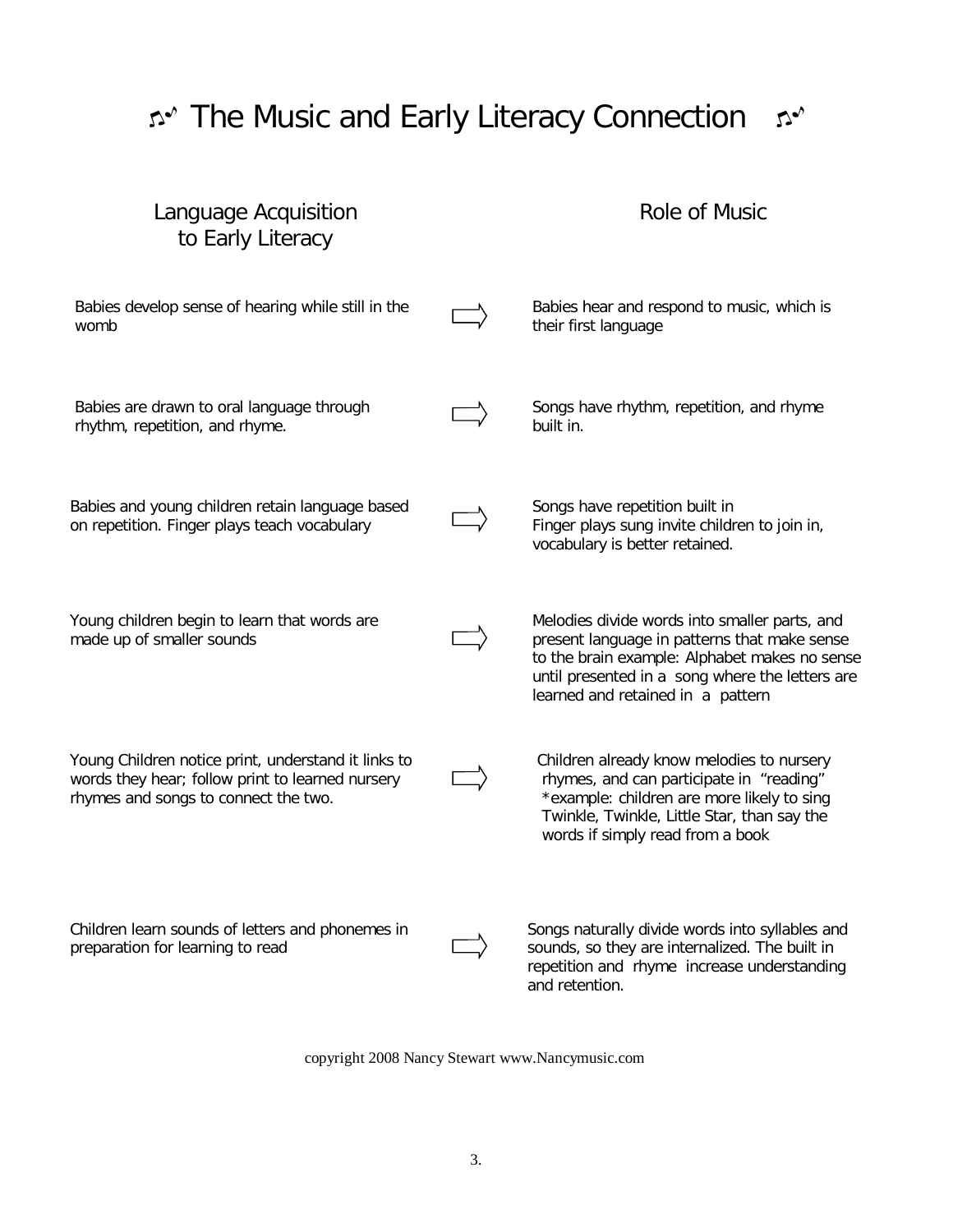# Songs from Plant A Little Seed CD

### by Nancy Stewart

### 18. Dem Bones

pat thighs in rhythm and hold up a picture of a dinosaur after each verse

### DEM BONES, DEM BONES, DEM DINOSAUR BONES (3 times) PUT 'EM ALTOGETHER AND THIS IS WHAT YOU GET!

### 19. Plant a Little Seed

PLANT A LITTLE SEED (one hand makes a loose fist for pot, other hand moves down through pot in three movements in time with music)

WATCH IT GROW (hand comes back through pot in three movements with music) SOON WE WILL HAVE A VEGETABLE (move fist over fist upward in time with the music) \* you can either have pictures of vegetables and simply show, or with older children, give a hint and have them guess.

Other versions for fruit or fruit *and* vegetables:

Variation 1: PLANT A LITTLE SEED, WATCH IT ROOT, SOON WE WILL HAVE A PIECE OF FRUIT Variation 2: PLANT A LITTLE SEED, WATCH IT SPROUT, LET'S ALL TRY TO FIGURE IT OUT.

> 20. Fruit Song by Marylee Sunseri, used by permission

(sing to melody of army chant) MAMA, MAMA, CAN I EAT THIS JUICY FRUIT IN FRONT OF ME

slap a rhythm on thighs, and hold up a picture of a fruit after each verse. two year-olds can just say the name of the fruit. Older children can clap and then count the syllables. You can also give a hint before showing the picture. Children love this song, and can sing it *many* times!

21. I'll Drive a Dump Truck

Hold up pictures of trucks and substitute names of each one, as you keep a rhythm by slapping thighs

### I'LL DRIVE A DUMP TRUCK, DUMP TRUCK, DUMP TRUCK I'LL DRIVE A DUMP TRUCK, ALL DAY LONG

Numbers before song titles above refer to track number on workshop CD, (not Plant a Little Seed CD)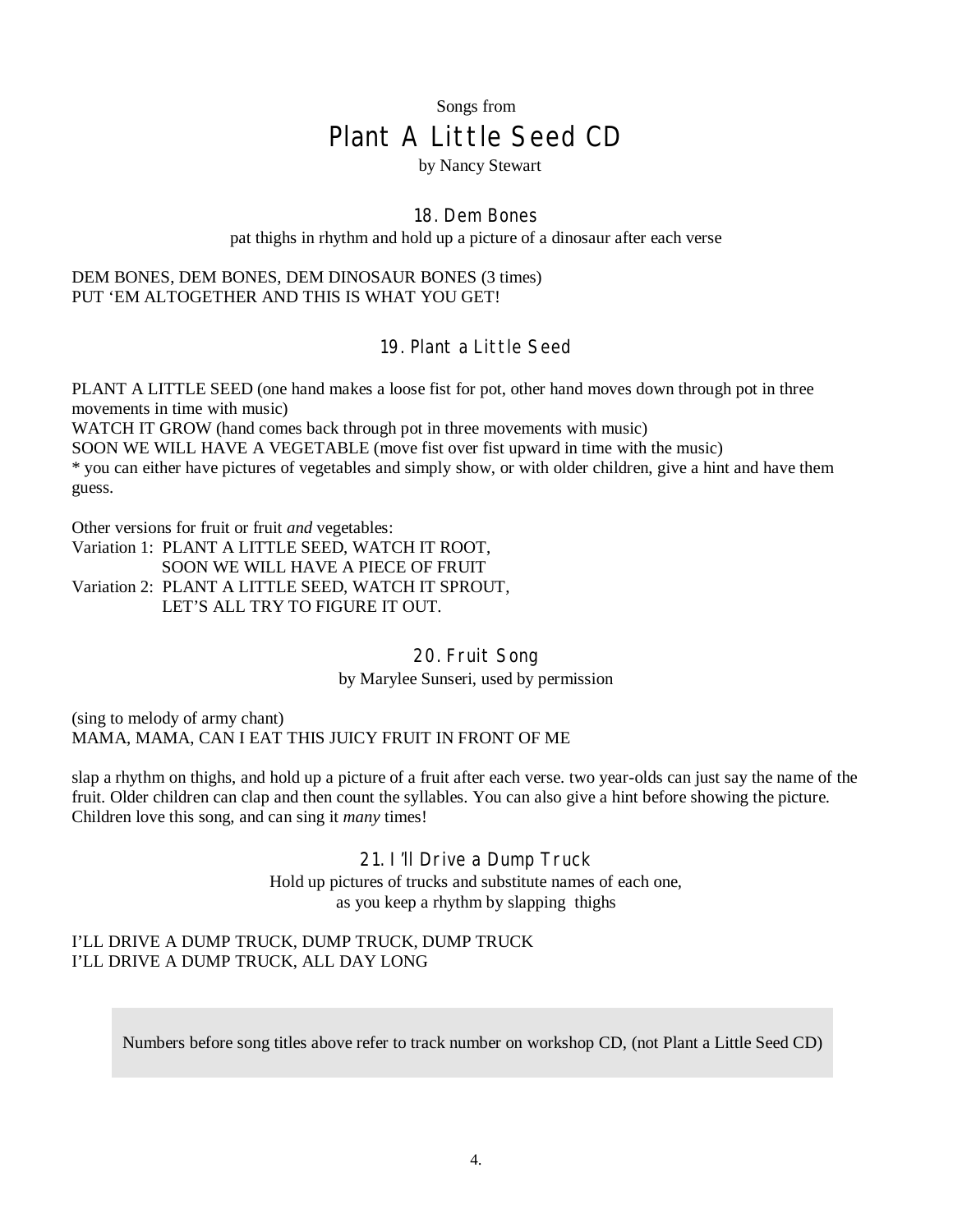### **22. My Aunt Came Back**

traditional

### AGE: 3-8

INSTRUCTIONS: Teacher sings each line, and children echo. Actions are accumulative. So as each new verse is sung, the new actions is added to the others. This makes for a very silly and fun song! When singing with younger children, limit actions (verses) to three, or how ever many the children can do without becoming frustrated.

Oh my aunt came back (children echo) From old Japan (children echo) And she brought me back (children echo) A paper fan (children echo) right hand open, fanning back and forth

Oh my aunt came back (children echo) From old Algiers (children echo) And she brought me back (children echo) A pair of shears (children echo) left hand makes scissors that open and close

Oh my aunt came back (children echo) From Holland too( children echo) And she brought me back (children echo) A wooden shoe (children echo)

Oh my aunt came back from Old Chile And she brought me back (children echo ) An itchy flea (scratch various places while continuing to do other motions)

Oh my aunt came back (children echo) From the county fair (children echo) And she brought me back (children ehco) A rocking chair (lean forward and back as if rocking)

Oh my aunt came back (children echo) From the city zoo (children echo) And she brought me back (children echo) A monkey like you (children echo) point to children

### **I Have A Cat- a chant** (spoken, not on a CD)

teacher says each line, and children echo and copy movements

I have a cat (cross arms in front of body) My cat is fat (arms rounded in front of body) I have a cat (cross arms in front of body) My cat wears a hat (hands form hat above head) I have a cat (cross arms in front of body) My cat caught a bat (fingers make wings that flutter) I have a cat (cross arms in front of body) Meow!

Repeat with other voices, low, high, robot)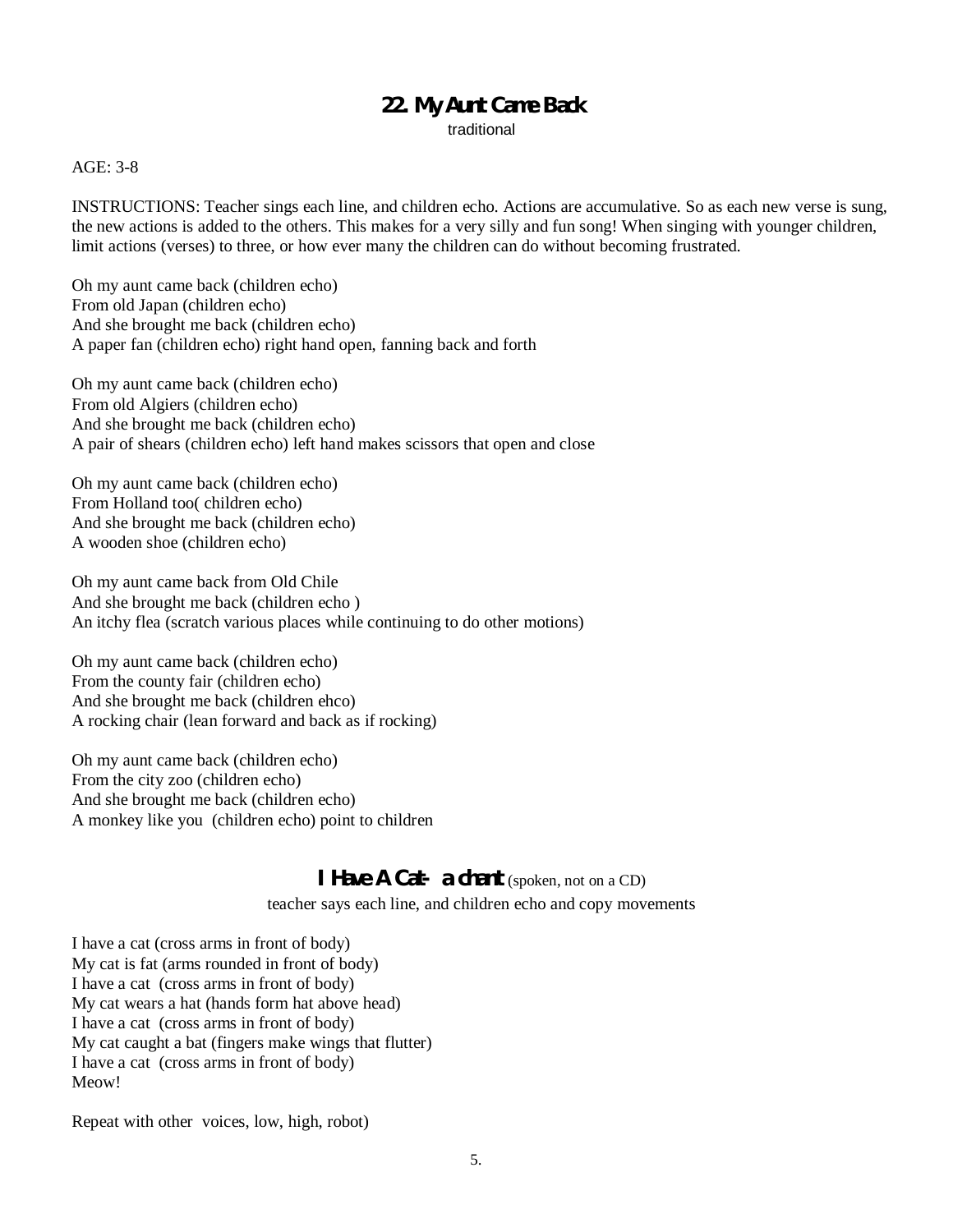# www.Nancymusic.com Website Overview

Below is a summary of the activities available to you on my website. That means they are free to you, 24 hours a day, to use as often as you want. You can print out as many activities, make as many CD's of the songs, and use these materials in your classroom or story time as much as you want. It you don't have access to a computer, just go to your local library. What a deal!

# How to Use these Songs

- 1. You may use these songs in any way you like, as long as it's not for profit.
- 2. Make play lists and CD's to fit your needs.
- 3. Copy CD's and distribute to parents, teachers, or librarians.
- 4. Make CD's and give as door prizes or for raffles in fundraisers
- 5. For teachers or librarians: Let parents know which songs you are using, and give website so parents can use to reinforce skills at home. Repetition build early literacy skills!

# Song of the Month

- Listen to a new song every month, and save it to a file or CD. Print out the sheet music, lyrics, and guitar chords.
- Print out the activity sheets, patterns, and prop patterns to go with the songs.
- Visit the related links (example: on one song, Los Animales, there is a link to a translation site where you can get instant translations to words or phrases you type in).
- Access all of the past songs of the month. As of 9/09, there are over 100 songs.

# Rhythm Instruments

- Instructions for making kid and teacher-tested homemade instruments that actually sound good!
- List of songs and activities for use with specific rhythm instruments
- Ways to incorporate rhythm instruments into your story times.
- General tips on making and using rhythm instruments.
- Instructions for having your own Music Box Makeover Party (a fun teacher event).

# Activities

- Companion activities for Nancy's other recordings
- Printable activity sheets related to concert topics
- General information for teachers and parents

### Links

Links to other helpful websites with lots of free ideas for your children's art and music. I have specifically tried to find websites that offer free printable materials and activities.

# Internet Help

My site is loaded with general website know-how which will help you when navigating other websites. Step-by-step instructions will tell you how to:

- Save the songs to your computer
- Write the songs to CD's if you have a CD writer in your computer
- Print out the pages so they look good with your printer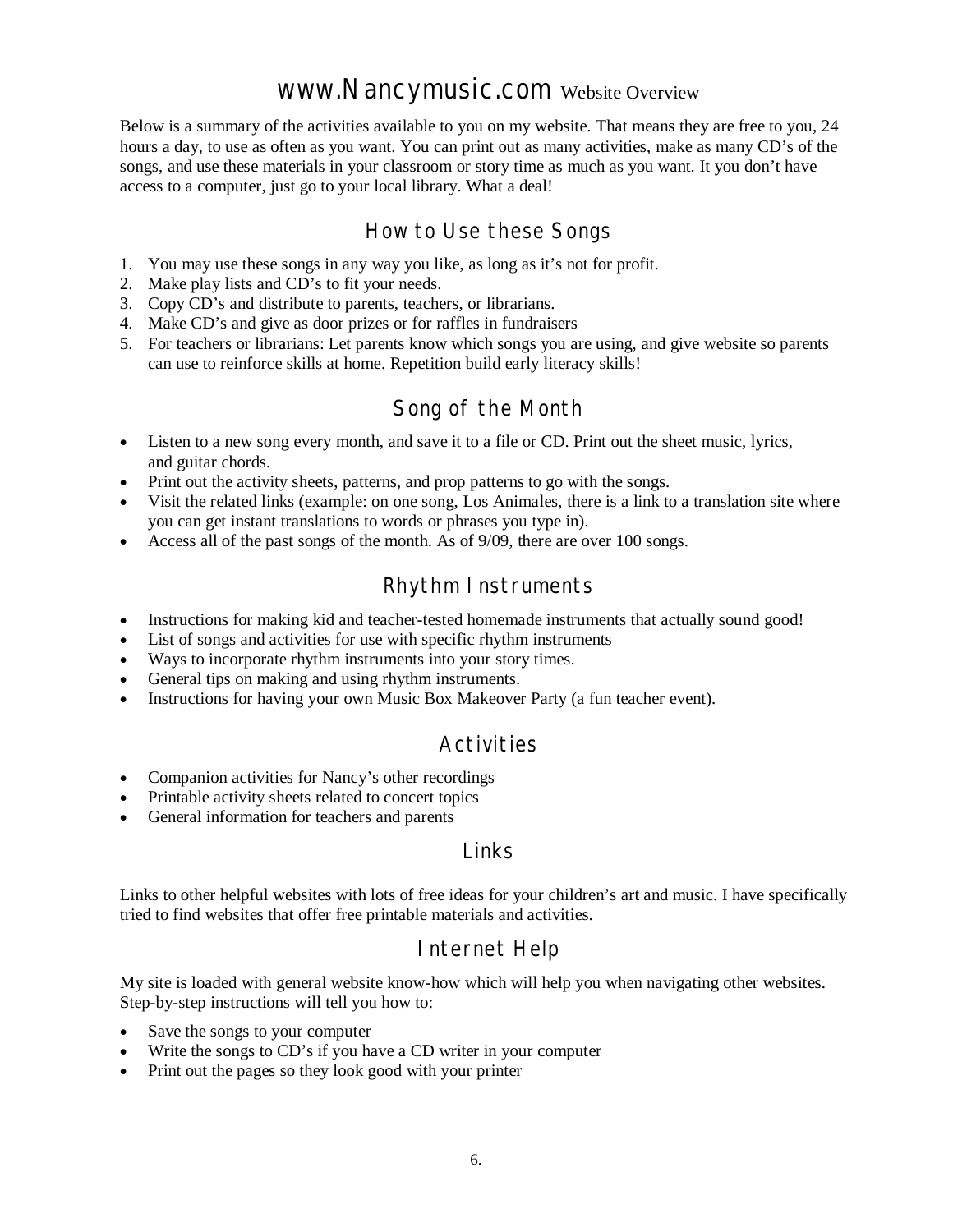Wheels One, Two One Little Dragonfly There Was a Tree Thinking Cap Make a Bit of Butter Five Pretty Gourds Trees Gung Hay Far Choy 2 Big Crows Scallop Song **Flower Song** 5 Coyotes Easy habits Little Bitty Bug **Five Little Snowmen** Easy Habits Circle Round Rocks in the Crust of<br>the Earth Felt Board Train Song In Our Solar System The Gift Tingalayo Five Little Dragons in the Morning When Ducks get Up Humpty Dumpty Thread A Needle Little Cat Nocturnal Animals **Valentine Song** Easy habits Little Bitty Bug One Little Dragonfly Five Little Snowmen Easy Habits Circle Round the Earth Rocks in the Crust of There Was a Tree Thinking Cap Felt Board Train Song In Our Solar System Five Little Dragons Make a Bit of Butter Humpty Dumpty Five Pretty Gourds Thread A Needle Gung Hay Far Choy Little Cat Nocturnal Animals Valentine Song 2 Big Crows Scallop Song Flower Song & Misc. Fingerplays  $\begin{array}{c} \rm{Bhebrid\; Through\; My} \\ \rm{Window} \end{array}$ Socks Around the<br>Circle Hee Na Nee Na Who Will Be My  $\ensuremath{\mathrm{V}}\xspace_\text{alentine?}$ Keeping the Germs<br> $A$ way Fishies Bluebird Through My<br>window Who Would Like to<br>Buy My Flowers? I Like Sandwiches A hunting We Will Go Who Has a Penny? Who Has a Penny? Window Bluebird Through My Pass the Potato Pass the Potato Buy My Flowers? Who Would Like to Hee Na Nee Na Who Has the Ring? Who Has the Ring? I Like Sandwiches To Market, To Market To Market, To Market A hunting We Will Go window Bluebird Through My Socks Around the & misc. Fingerplays (cont.) Games Shake Your Apples The Birthday Train Listen to the Drum Egg Shaking Song The Birthday Train Shake Your Apples Make A Little<br>Rhythm Make A Little Egg Shaking Song Listen to the Drum Instruments Instruments  $\frac{\text{Father's Day}}{\text{Some }(\text{ASL})}$ Colors of<br>Winter (ASL) Little Cat<br>
(ASL) Apple and An Ant Hello My Friends (ASL) Es Un Winter (ASL) Colors of Just :Like Me<br>(ASL) Just :Like Me Apple and An Ant (ASL) I Love You, Mom Bonjour Choy Gung Hay Fat Los Animales Little Cat Animales Languages Letters Día , mon & ami Shapes Henry the Dog Four Little Paper Dolls Lots of Cars Easy Habits Singin' the Color Blues Hey There/<br>What are you Thankful For Who Would Like to Buy My<br>Flowers? Five Little Dragons Cows are in the Castle Clapping in the Castle Can You Sit in a<br>Circle Ladybug Spots Bears Apple Tasting Fun Rhyme Time **Backyard Detective** Nocturnal Animals Fuzzy Slippers Who Has a Penny? Take A Walk Around<br>The Room Humpty Dumpty Row Your Boat and Things<br>That Go Let's Go to the<br>Market Henry the Dog Four Little Paper Dolls Lots of Cars Who Has a Penny? Easy Habits Singin' the Color Blues The Room Take A Walk Around Hey There/<br>What are you Thankful For Flowers? Who Would Like to Buy My Five Little Dragons Cows are in the Castle Clapping in the Castle Can You Sit in a Ladybug Spots Humpty Dumpty Apple Tasting Fun That Go Row Your Boat and Things Rhyme Time Backyard Detective Nocturnal Animals Fuzzy Slippers Market Let's Go to the Activities Activities See the Baby Jesus Pass the Potato Mother's Day Song Star Shine Bright What are You Thankful For? Summer and Winter Pumpkin Farm Valentine Song Five Little Snowmen I Am A Camel I Have a Little Box Birthday Train Celebrating Holi January's Here Father's Day Song A Season for Singing Leprechauns and Shamrocks Colors of Winter Celebrate Eid Two Big Crows<br>
(Big Black Crow) Limbo Under the Spider's<br>Web Nocturnal Animals Gung Hay fat Choy Winter Dance Ramadan Our Thanksgiving Day Hee Na Nee Na Who Will Be My Valentine? Five Little Snowmen I Am A Camel I Have a Little Box Birthday Train Celebrating Holi See the Baby Jesus January's Here Pass the Potato Father's Day Song Mother's Day Song A Season for Singing Star Shine Bright What are You Thankful For? Summer and Winter Pumpkin Farm Leprechauns and Shamrocks Colors of Winter Celebrate Eid Web Limbo Under the Spider's Nocturnal Animals Gung Hay fat Choy Winter Dance Ramadan Our Thanksgiving Day Hee Na Nee Na Valentine Song Who Will Be My Valentine? Seasonal Holidays Seasonal & Can You Sit in a<br>Circle Dinosaur Dance<br>Floor When I Hear the<br>Music Dancing Pajamas Elbow Room Castle Clapping in the Colors Dancing Rainbow **Sticky Bubblegum** Sea Life Dance Can You Nod<br>Your Head? Ants in Your Pants January's Here Take a Walk<br>Around the Room Fly Little Bird Dinosaurs in Cars Listen to the Drum Limbo under the<br>Spider's Web Bunny I'm hopping like a Winter Dance Dinosaur Dance Ants in Your Pants When I Hear the Dancing Pajamas January's Here Around the Room Take a Walk Elbow Room Fly Little Bird Dinosaurs in Cars Can You Sit in a Sticky Bubblegum Listen to the Drum Spider's Web Limbo under the Winter Dance Sea Life Dance Your Head? Can You Nod Movement Movement

# www.Nancymusic.com Songs of the Month January  $2001 -$ September 2009 www.Nancymusic.com Songs of the Month January 2001– September 2009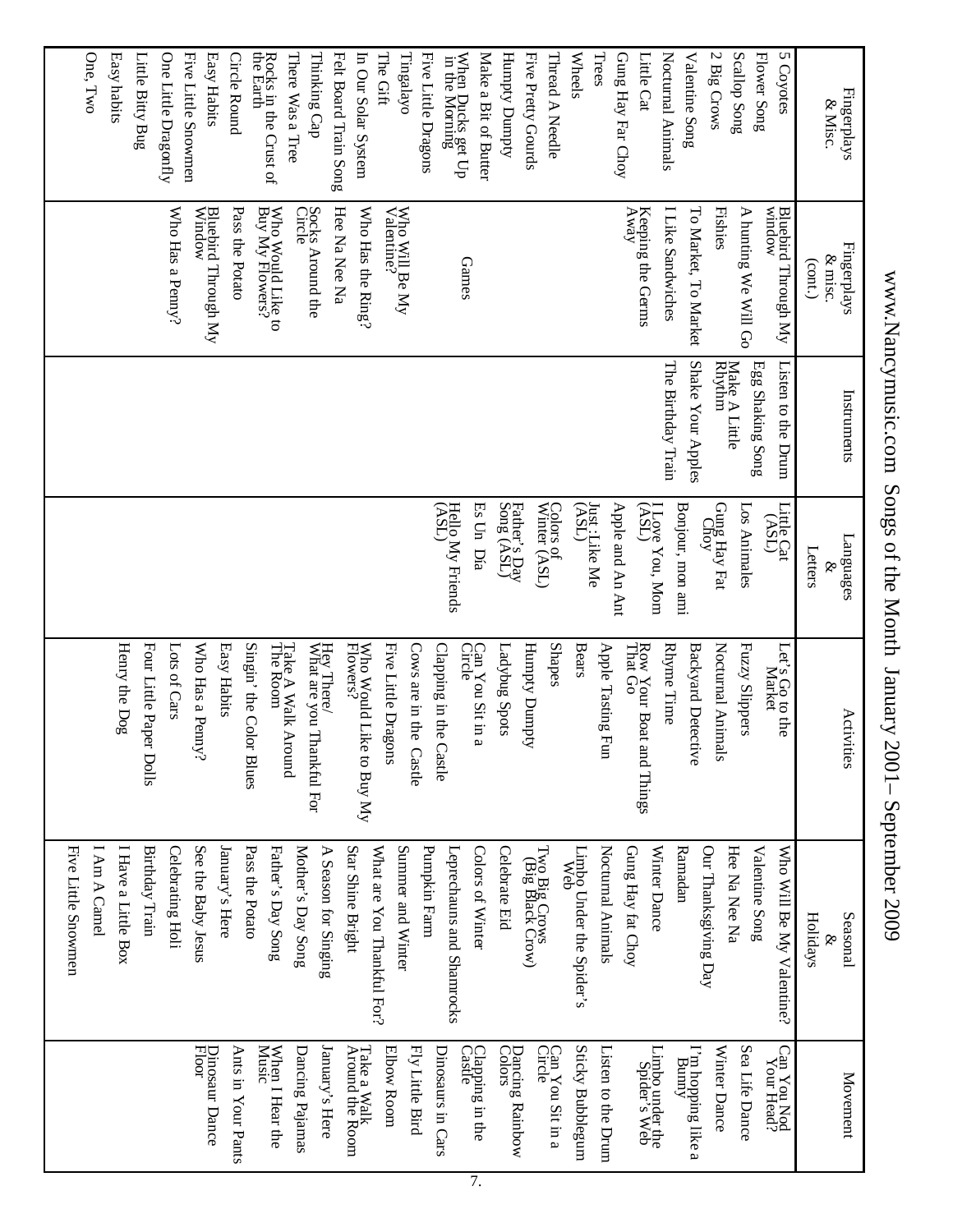# Workshop Songs from www.Nancymusic.com

All lyrics, activities, sheet music and guitar chords, and any prop patterns available on website \*Early literacy skills noted for each song on this sheet

- 1. Apple and An Ant printable pictures teach letters, **vocabulary, print awareness**
- 2. Let's Go to the Market simple song uses familiar groceries or pantry items, builds **all six early literacy skills**!
- 3. Egg Shaking Song lyrics direct children to build rhythm skills and **vocabulary**
- 4. Dinosaurs in Cars movement, **phonological awareness**
- 5. Five Little Dragons **print awareness, print motivation**, printable 8X10 accordion book with instructions
- 6. Who Has a Penny? game builds listening skills, cooperation, problem-solving **vocabulary**
- 7. Bluebird Through My Window counting, colors, easy circle game, song variation included good for infants (visual tracking)
- 8. Bears printable 8X10 pictures of bears, and words **Letter knowledge, print awareness**
- 9. Four Little Paper Dolls printable pattern and instructions can be little folding book, **print awareness**
- 10. A Hunting We Will Go patterns for nesting boxes prop or printable pages, **phonological awareness**
- 11. Colors of Winter Sign Language song teaches colors. Printable pages for props, instrumental track included
- 12. Gung Hay Fat Choy Chinese New Year song finger play. instrumental track included
- 13. Who Will be My Valentine? Pairs matching game, can be modified for year-round use, **print awareness**
- 14. Pass the Potato St. Patrick's Day song uses printable words and pictures to introduce holiday, simple circle game, **print awareness, vocabulary**
- 15. Hello My Friends Simple sign language song great for opening song in story or circle time
- 16. To Market, To Market printable 8X10 pages for teacher book, and little books for children, **phonological awareness**
- 17. One, Two good song for infants, visual tracking, **vocabulary**

\*These are only a few of more than 100 free songs available at www.Nancymusic.com